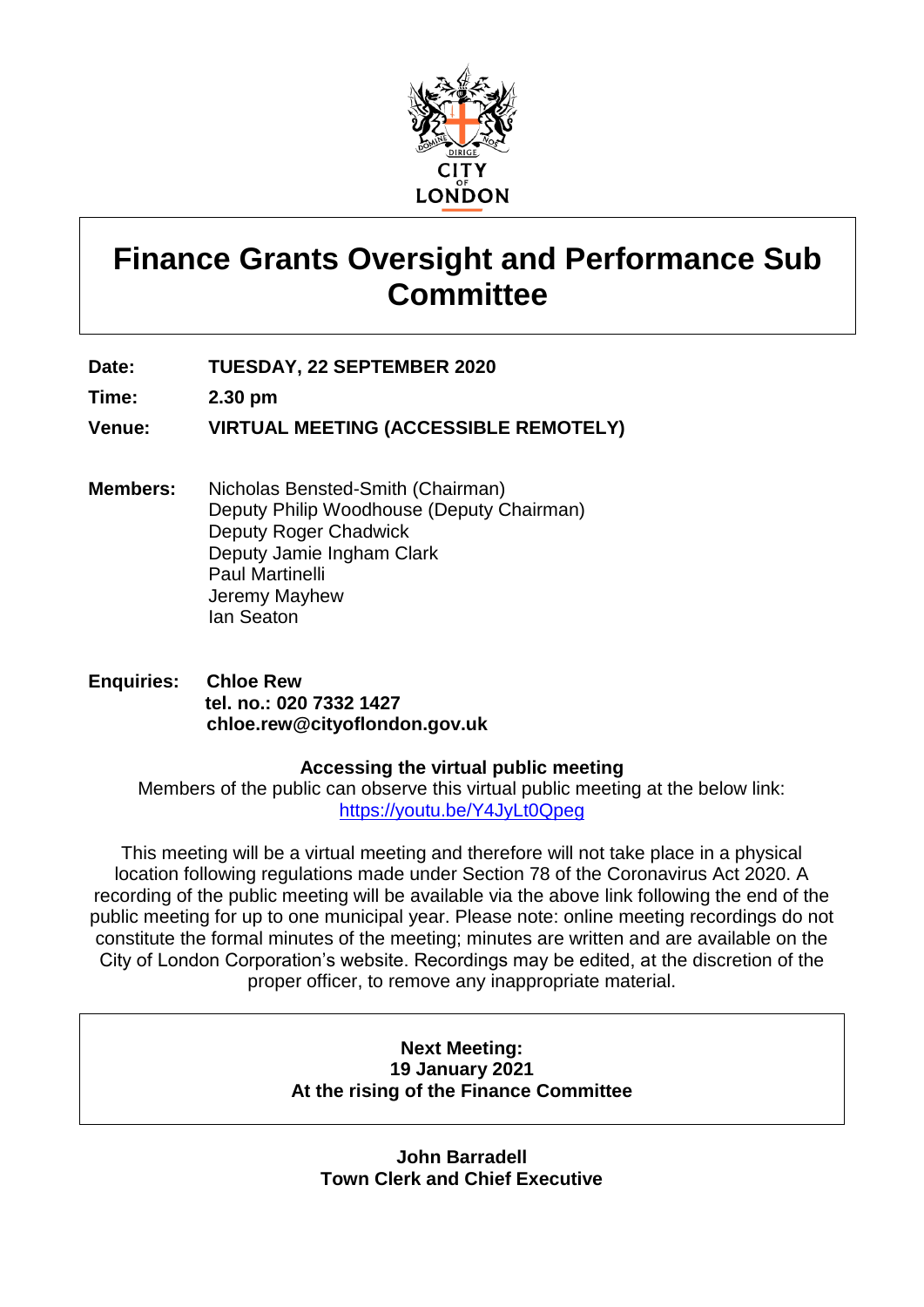# **AGENDA**

# **Part 1 – Public Agenda**

# 1. **APOLOGIES**

# 2. **DECLARATIONS BY MEMBERS OF ANY PERSONAL AND PREJUDICIAL INTERESTS IN RESPECT OF ITEMS ON THIS AGENDA**

### 3. **MINUTES**

To agree the public minutes and non-public summary of the previous meeting held on 21 January 2020.

> **For Decision** (Pages  $1 - 4$ )

# 4. **OUTSTANDING ACTIONS**

Members are asked to note the outstanding actions.

**For Information**  $(Pages 5 - 6)$ 

# 5. **WORK PROGRAMME**

Members are asked to note the Sub-Committee's forward plan.

**For Information**

(Pages 7 - 8)

# 6. **CENTRAL GRANTS PROGRAMME (CGP) AND CENTRAL GRANTS UNIT (CGU) - UPDATE REPORT**

Report of the Chief Grants Officer & Director of City Bridge Trust.

**For Information**

(Pages 9 - 26)

7. **PRESENTATION: MONITORING & EVALUATION - 2019/20 ANNUAL REPORT** Head of the Central Grants Unit to be heard.

**For Information**

8. **CITY OF LONDON COMMUNITY INFRASTRUCTURE LEVY - LAUNCH OF NEIGHBOURHOOD FUND** Report of the Chief Grants Officer and Director of the City Bridge Trust.

> **For Information** (Pages 27 - 34)